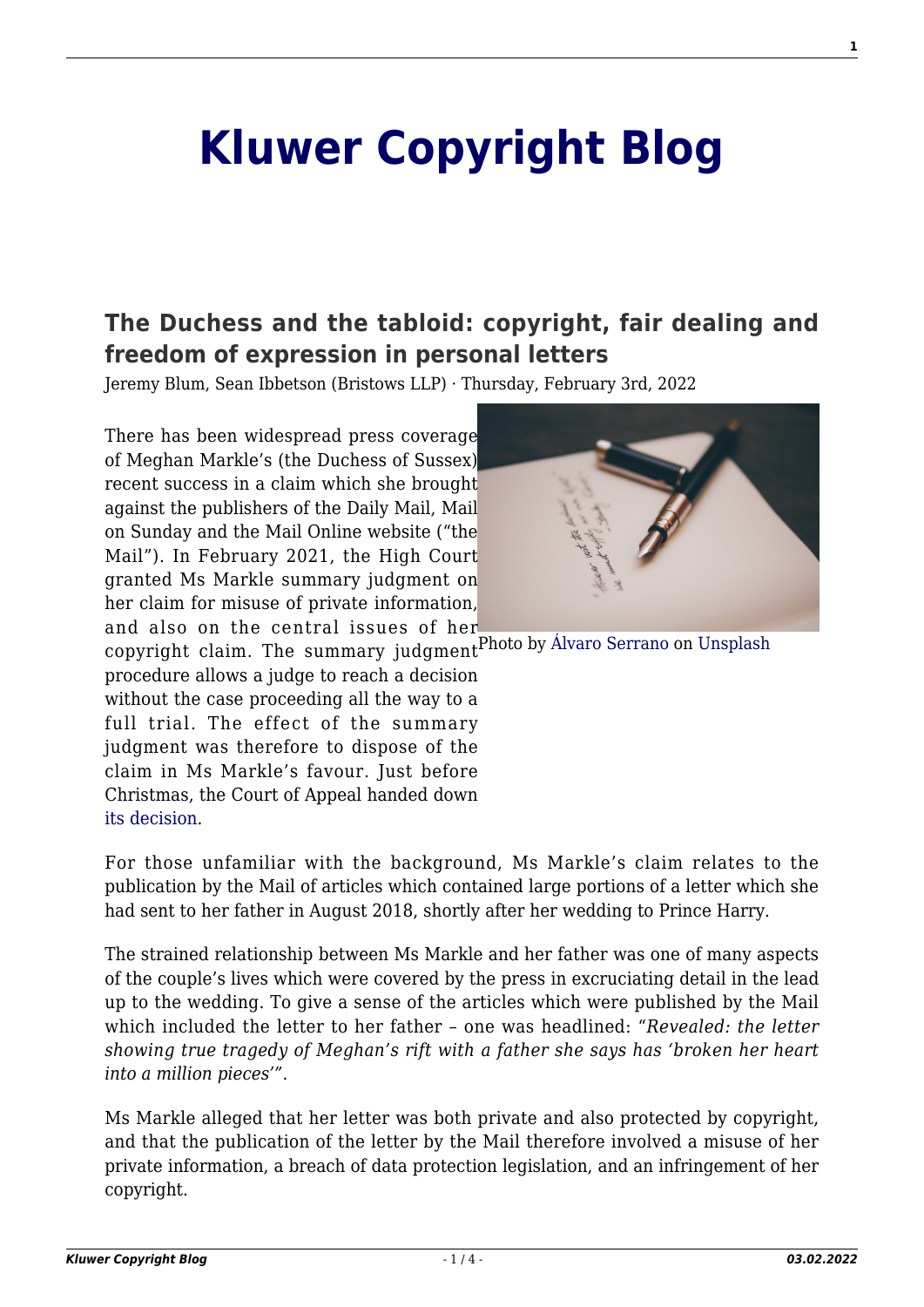#### **The appeal**

The Mail appealed the decision to grant Ms Markle summary judgment, and that appeal was recently decided by the Court of Appeal. The Mail's appeal was unsuccessful. Whilst much of the press coverage of the case has focused on the privacy aspects of the claim (and whether or not Ms Markle may have misled the court), we consider in this article the very interesting copyright aspects of the case.

#### **Ms Markle's copyright claim**

On appeal, the Mail did not challenge the judge's finding that it had reproduced a substantial part of Ms Markle's letter. The extracts were both extensive quantitatively (about 500 of the 1250 words) and, more importantly, the extracts were the most important parts of the letter – those which represented what Ms Markle thought of her relationship with her father, his conduct around the time of the wedding and her feelings.

The Mail's appeal on the copyright aspect of the case was therefore focused on the two defences which it sought to rely on:

- 1. that the Mail should benefit from the fair dealing defence available in the [CDPA](https://www.legislation.gov.uk/ukpga/1988/48/contents) for the purposes of reporting current events; and
- 2. that Ms Markle's copyright was outweighed by the Mail's right to freedom of expression under Article 10 of the ECHR. That right must be taken into account in a copyright claim, because the CDPA provides that rights under copyright law are without prejudice to any public interest defence which might be available by any other law.

#### Fair dealing for the purposes of reporting current events

The CDPA provides a defence which is available when the copyright work is used for the purposes of reporting current events. The defence is one of a number in the UK statute which is subject to meeting a 'fair dealing' requirement.

On appeal, the Mail pointed to a number of 'events' which it said it was reporting on and which the publication of the letter therefore justified. However, the Court of Appeal – like the High Court – was unpersuaded.

The fundamental problem with the Mail's argument was that the articles it published were not primarily reporting current events but were instead reporting the actual contents of Ms Markle's letter. As the opening paragraph of one of the Mail articles said, the purpose of the article was to "reveal for the first time" the "full content of a sensational letter written by [Ms Markle]." Reporting on the contents of the letter was not, in itself, a current event.

The Mail also failed the 'fair dealing' element of this defence – this was primarily because it was knowingly dealing with an unpublished work, it copied a large and important proportion of the work's original literary content, the publication infringed her privacy rights, and the extent of the publication was completely disproportionate to any legitimate reporting purpose. The defence therefore failed.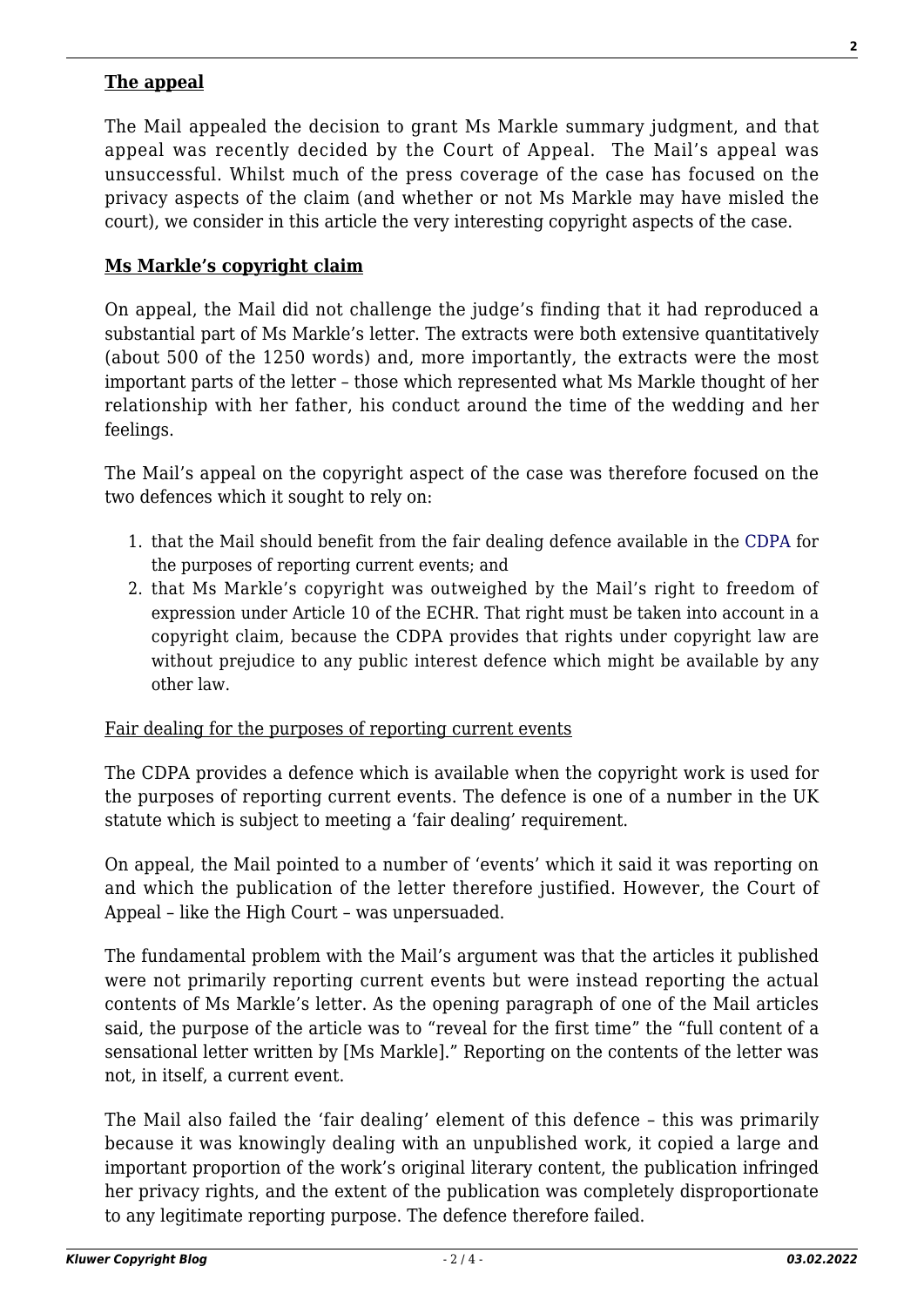#### Public interest and Article 10 ECHR

Similar arguments were made by the Mail in relation to its Article 10 right to freedom of expression.

The English courts have previously held that it will be rare for Article 10 to trump copyright, given that:

(1) copyright, as a property right, is itself protected by the ECHR; (2) it is rare that it is in the public interest to permit copying of copyright works; and (3) the fair dealing defences which are provided by the CDPA will normally enable the court to reflect the public interest in freedom of expression.

Central to the Mail's argument was that the judge had failed to evaluate the extent of the copyright which the letter should be afforded, in the sense that much of it had a pretty low degree of intellectual creativity. Had he done so, the Mail argued, then the balancing act between its Article 10 rights and Ms Markle's copyright would have weighed in favour of Article 10.

The Court of Appeal rejected those arguments, instead finding that the High Court judge had properly understood that the nature of the copyright work can affect the assessment of freedom of expression. Critically, as this was an appeal against a decision to grant summary judgment, the Court of Appeal could identify no triable issue which would look different after hearing evidence at trial. The Court of Appeal therefore upheld the decision of the High Court to reject this defence.

### **Comment**

The decision is interesting for two main reasons.

The first is that (subject to any appeal to the Supreme Court) – Ms Markle has successfully utilised the summary judgment procedure to secure a victory without the need for a full trial. In this case, the benefit of doing so is unlikely to be to save costs (the Court of Appeal noted that "It would not be an exaggeration to say that no expense has been spared"). In other cases, however, being able to avoid the time and costs of a full trial, with its potentially extensive disclosure and evidence requirements, would be hugely beneficial to parties.

The case is also interesting as an illustration of the limits of the defences provided by the CDPA – in particular those which are permitted only to the extent that there has been 'fair dealing'. As is often the case – the reproduction of large swathes of a copyright work for commercial purposes is quite difficult to defend by reference to any of the fair dealing defences.

If the Mail does appeal to the Supreme Court, as it has indicated it wishes to, then it will certainly be one of the most high-profile cases of 2022.